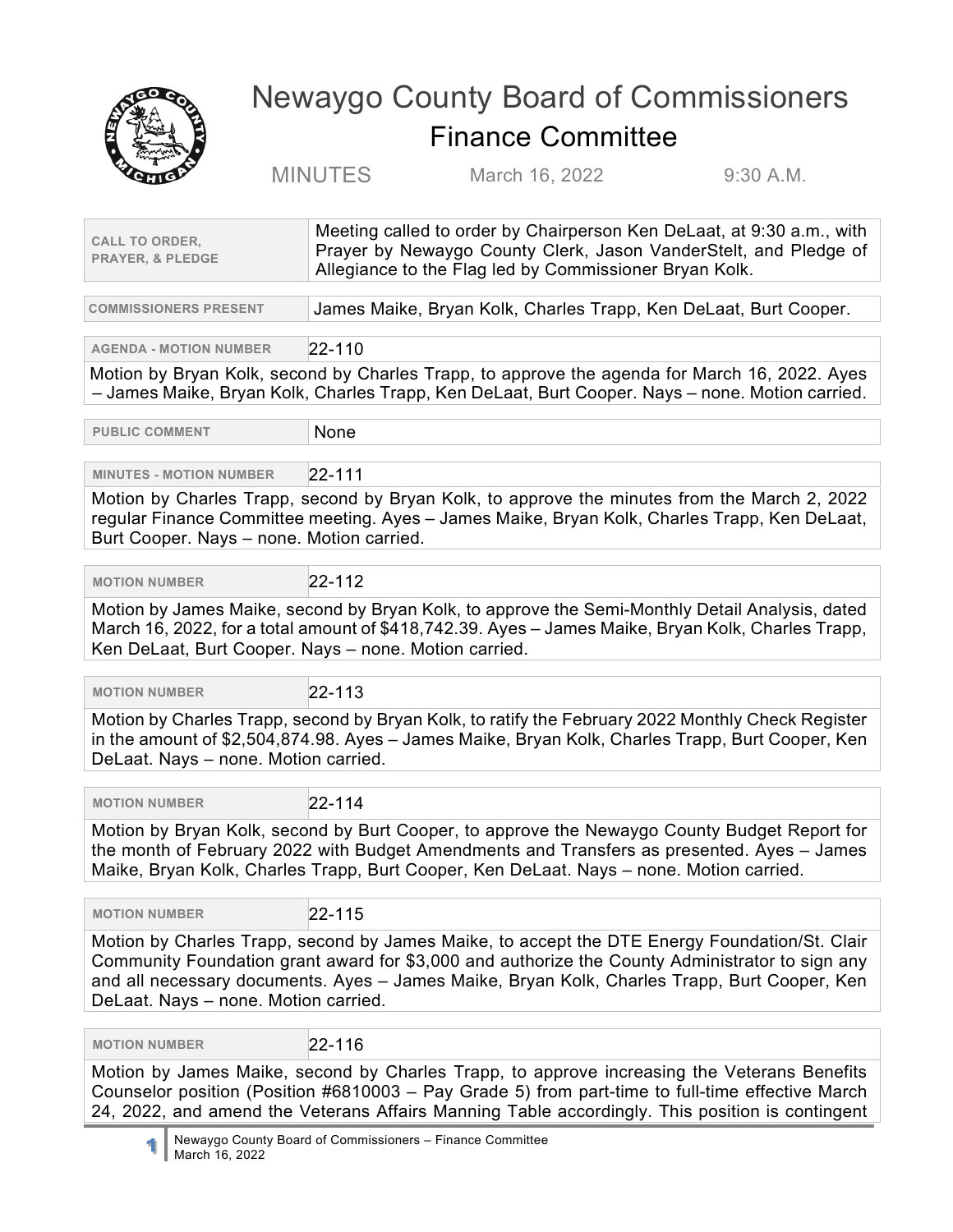upon the Michigan Veterans Affairs Agency (MVAA) grant funding. Ayes – James Maike, Bryan Kolk, Charles Trapp, Burt Cooper, Ken DeLaat. Nays – none. Motion carried.

**MOTION NUMBER** 22-117

Motion by Bryan Kolk, second by James Maike, to approve the creation of a full-time, unclassified Parks Operation Supervisor position (Position #7510006) at a Pay Grade 6 effective March 24, 2022, and amend the Parks Manning Table accordingly. Ayes – James Maike, Bryan Kolk, Charles Trapp, Burt Cooper, Ken DeLaat. Nays – none. Motion carried.

 **MOTION NUMBER** 22-118

Motion by Burt Cooper, second by Charles Trapp, to approve a contract with Spectrum LLC to construct Michigan's Dragon at Hardy Dam for an amount not to exceed \$670,000.00 and authorize the Board Chairman to sign all necessary documents. Ayes – James Maike, Bryan Kolk, Charles Trapp, Burt Cooper, Ken DeLaat. Nays – none. Motion carried.

 **MOTION NUMBER** 22-119

Motion by Charles Trapp, second by Burt Cooper, to approve the 25-year lease of White Cloud County Park and authorize the Board Chairman to sign any and all necessary documents. Ayes – James Maike, Bryan Kolk, Charles Trapp, Burt Cooper, Ken DeLaat. Nays – none. Motion carried.

| <b>COMMITTEE REPORTS</b> | Physical & Economic Development |
|--------------------------|---------------------------------|
| <b>MOTION NUMBER</b>     | 22-096-1                        |

Motion by Charles Trapp, second by Burt Cooper, to approve the Assessor Services Agreement between the City of Grant and Newaygo County for the term of April 1, 2022 through March 31, 2026, and authorize the County Administrator, Board Chairman and County Clerk to sign any and all of the necessary documents. Ayes – James Maike, Bryan Kolk, Charles Trapp, Burt Cooper, Ken DeLaat. Nays – none. Motion carried.

 **MOTION NUMBER** 22-097-1

Motion by Charles Trapp, second by Bryan Kolk, to execute the new license agreement for Michigan's Dragon at Hardy Dam with Consumer's Energy, and authorize the Board Chairman to sign any and all necessary documents. Ayes – James Maike, Bryan Kolk, Charles Trapp, Burt Cooper, Ken DeLaat. Nays – none. Motion carried.

 **MOTION NUMBER** 22-098-1

Motion by Charles Trapp, second by Burt Cooper, to amend the Dragon Trail Prime Professional Contract with Spicer Group LLC from \$100,380.00 to a not to exceed the amount of \$180,960.00, and authorize the Board Chair to sign any and all necessary documents. Ayes – James Maike, Bryan Kolk, Charles Trapp, Burt Cooper, Ken DeLaat. Nays – none. Motion carried.

| <b>COMMITTEE REPORTS</b>                                                                      | Public Safety/Judicial |
|-----------------------------------------------------------------------------------------------|------------------------|
| <b>MOTION NUMBER</b>                                                                          | $22 - 107 - 1$         |
| - Motion by Burt Cooper, second by Bryan Kolk, to approve the Newaygo County Campus Emergency |                        |

by Bryan Kolk, to approve the Newaygo County Campus I Plan 2022 Edition and Flip Guide, rescind all prior editions of the Newaygo County Emergency Plan and Flip Guide; and authorize the Board Chair to sign any and all of the necessary documents. Ayes – James Maike, Bryan Kolk, Charles Trapp, Burt Cooper, Ken DeLaat. Nays – none. Motion carried.